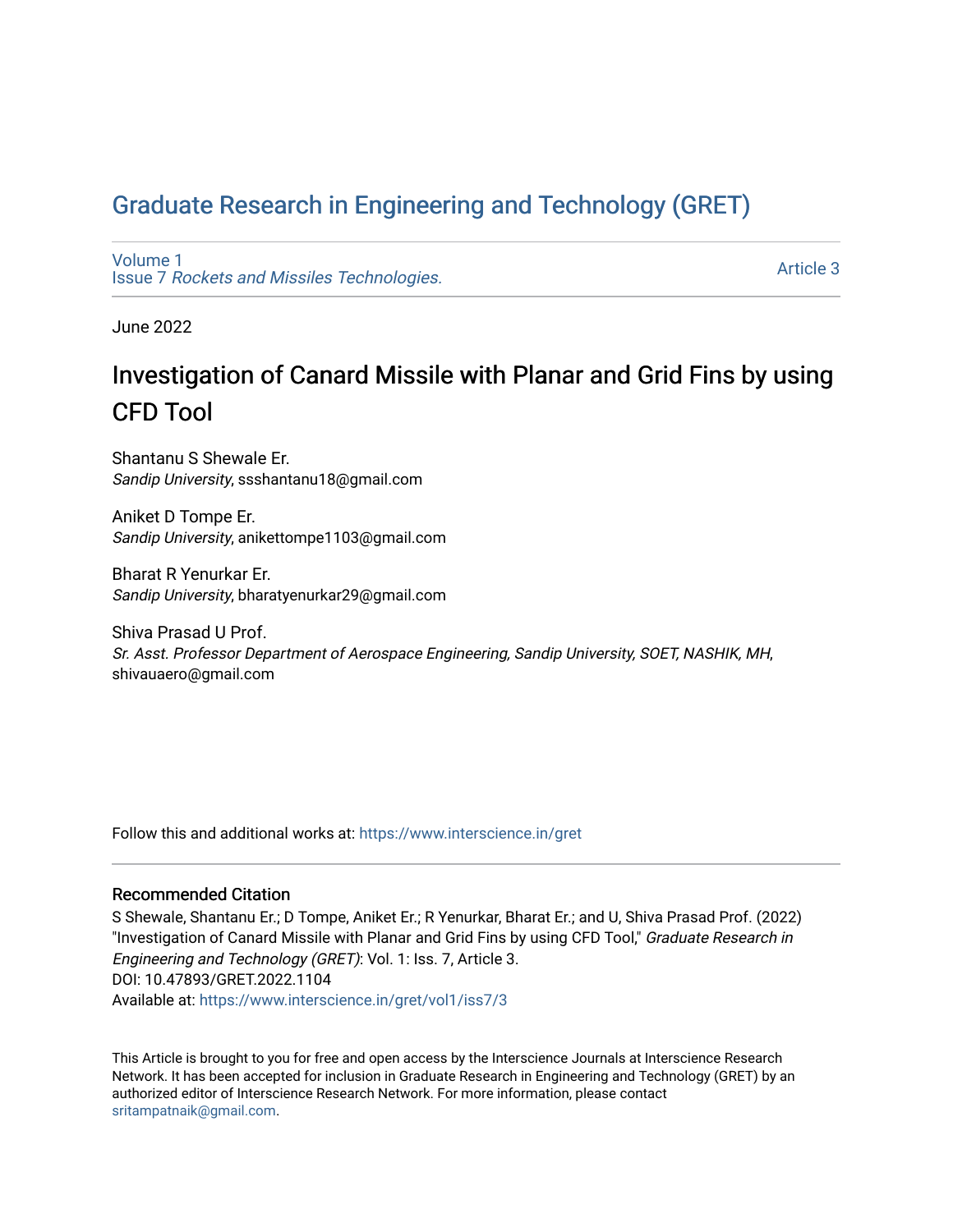# **Investigation of Canard Missile with Planar and Grid Fins by using CFD Tool**

Shantanu S Shewale<sup>1</sup>, Aniket D Tompe<sup>2</sup>, Bharat R Yenurkar<sup>3</sup>, Shiva Prasad U<sup>4</sup>

1,2,3Graduate, Department of Aerospace Engineering, Sandip University. Nashik, Maharashtra, INDIA, <sup>4</sup>Sr. A. Prof., Department of Aerospace Engineering, Sandip University. Nashik, Maharashtra, INDIA Corresponding Author Email: shivauaero@gmail.com

**Abstract:** The aerodynamic coefficients and flow surrounding a canard missile design were predicted using viscous computational fluid dynamics simulation. The computations were performed at speeds between 1.5 and 3.0. High-speed flight is possible with canard deflection angles of 0 to 10 degrees, as well as planar and grid tail fins. The estimated aerodynamic coefficients were found to be astonishingly close to those obtained in the wind tunnel once data from the wind tunnel was analysed.

It is possible that the flow visualisations produced by this work could lead to a better understanding of flow physics and the development of superior canard and tail fin designs for missiles and rockets among other things. Planar fins have a negative roll impact because of the pressure difference between the lowered fin and the canard trailing vortices. Grid tail fins improved the canards' ability to roll at low supersonic speeds by increasing their rolling efficiency.

Keywords: Missile, Fins, CFD, Canard, Control

# I. **INTRODUCTION:**

Canards, or forward control fins, have been used in missile designs for a long time. "Lattice controls" have lately been offered as a viable solution to the roll control concerns of a plane's tail control surfaces. As the name suggests, a grid fin consists of an exterior frame that supports a grid of intersecting planar surfaces with small chords.

Using computational fluid dynamics (CFD), the Army Research Laboratory (ARL) is investigating grid fins, also known as lattice controls (CFD). Since 1985, the US Army has conducted research on grid fins. Aided by a computer The aerodynamic coefficients recorded in wind tunnel testing of a 13 calibre generic missile at the UK's Défense Evaluation and Research Agency (DERA) show very high agreement [2]. This variant has shown to be exceptionally dependable at speeds up to Mach 2.5 and attack angles ranging from 0 to 20 degrees. Concerning leeward grid fin normal force, this angle of attack had an effect. In addition to the theoretical and practical aspects, there is also

Fin lift properties are estimated using computational algorithms and grids. For the subsonic, trans- and supersonic zone, Edvard's theory and the vortex lattice theory have been established theory[3]. Many studies have shown that grid fins outperform traditional planar fins. Aerodynamic control at high Mach numbers has many advantages, including high and high Mach numbers, a low hinge moment, and compact storage. The grid fin concept has one major drawback: it has a larger drag than planar fins. Fortunately, good design can help decrease this drag to a manageable level[4]. It was determined that the unfavourable forces and moments observed by researchers in the wind tunnel were caused by flow mechanics that could be better understood using CFD simulations. First grid fin CFD simulations financed by DREV researchers in Canada.



Fig.1. Canard Missile with planar fins

# II. **OBJECTIVE:**

The investigation's goal is to compare experimental data with Navier-Stokes (N-S) models of a missile form with grid fins to determine which is more accurate. The results of this inquiry are the first viscous CFD calculations to be performed with grid fins[11].

III. **Approach:** 

**Graduate Research in Engineering and Technology (GRET): An International Journal ISSN 2320 – 6632, Volume-1, Issue-7**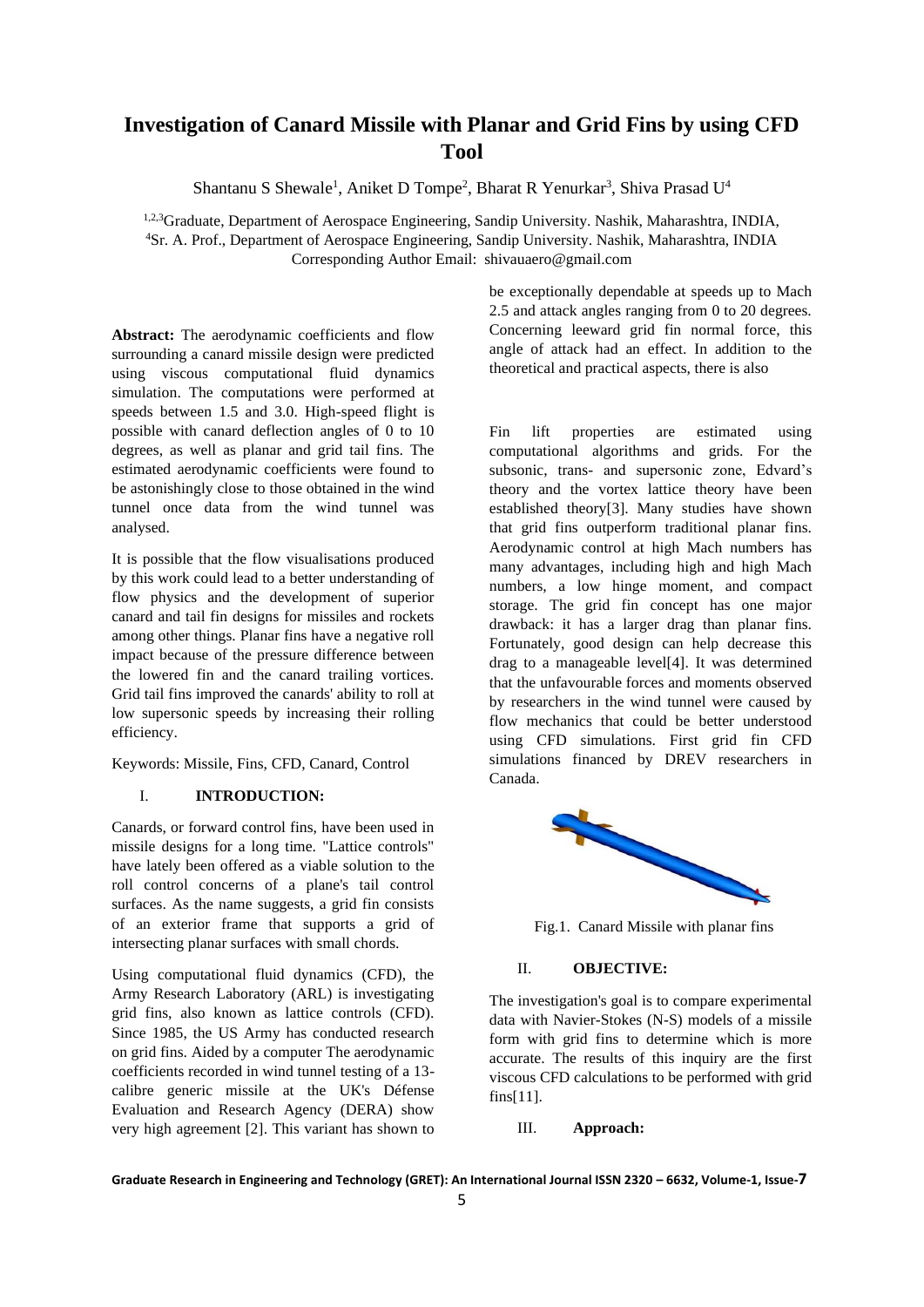#### **3.1 Numerical Approach:**

CFD was used to determine the flow field and aerodynamic coefficients on a generic missile design with four fins and a calibre of 13 calibre (Figure 1). In addition to the 3-calibre tangent give, the missile has a fin pitch axis that is 1.5 diameters ahead of the missile's aft end. After much deliberation, it was decided to divide the study into three parts, which were as follows: the missile without fins, case B 1A (Figure 1 top); the missile with planar fins, case B lAC2R (Figure 1 middle); and the missile with a set of grid fins, case B 1AL2R (Figure 1 bottom) (Figure 1, bottom). In accordance with the DERA designations, names were given to the various configurations. The planar fin had a span and chord of 1. O calibre and a span of 1. O calibre. Each calibre of the chord



and 1.1 calibres, respectively. All of the analyses were done on a single computer, which was used for everything. A minimum of three angles must be met, as well as a Mach number of 2.5[11]. Simulations were conducted performed in this case. Because of symmetry (the x-z plane) and symmetry (the cruciform (+) missiles), only a half-plane was modelled for this model (x-z plane).

# Fig.2 Canard Missile with grid fins

#### **3.2 Geometry and Simulation Parameters:**

It is being used to determine the flow field and aerodynamic coefficients for a 16-calibre canardcontrolled missile with four fins and a canard control system. After DREV's experimental wind tunnel investigation, this research was conducted [1]. For the test section of the DREV wind tunnel, the design dimensions are 0.61 metres by 0.61 metres. The test portion of the DREV wind tunnel has design dimensions of 0.61 metres by 0.61 metres.

Flowing air from an atmospheric pressure tank to a vacuum tank in this wind tunnel has Reynolds numbers that are lower than free-flight values at high Mach numbers, which makes it more efficient[6]. The geometry of the wind tunnel models was used in the computational fluid dynamics analysis. The fins were aligned with four canards on the give, which helped to stabilise the ship[7]. There were two types of fins investigated: classic planar fins and grid fins. Traditional planar fins were the first to be studied. Figure 1 depicts the planar fin geometry, while Figure 2 depicts the grid fin geometry.

The Reynolds number of a wind tunnel varies from 1.56 x 107 m-1 at  $M = 1.15$  to 4.7 x 106 m-1 at Mach 4.

To determine the aerodynamic coefficients, the viscous and pressure forces were combined along the missile body and fin surfaces. In missile-based coordinates, the normal force (Cz), axial force (Cx), and pitching moment (Cm) coefficients are shown.

# **3.3 Planar Fin Case**:

The CFD Fluent solutions were used to derive the aerodynamic coefficients. For the FLUENT computations, the computed coefficients are presented at  $cx = 0$ ", 10", and 20". The normal force and pitching moment coefficients calculated correlate extremely well with the actual values of aerodynamic coefficients. The largest discrepancy in pitching moment coefficient (Pmc) between calculated and measured values was roughly 2.3 per cent. The estimated and measured normal force coefficients differed by as much as 0.8 per cent. The planar fin model's CFD calculations include a portion of the wind tunnel sting.

#### **3.4 Grid Fin Case:**

The aerodynamic coefficients obtained from the CFD Inviscid solutions are plotted as a function of the y-axis. For CFD examples, the calculated coefficients are indicated at the points  $a = O''$ , 10', 12", and 20" on the graph. The normal force and pitching moment coefficients that were generated are in great agreement with the aerodynamic coefficients that were used in the calculations [9]. The difference between the estimated and measured pitching moment coefficients was as large as 6.2 per cent.

## **3.5 Solver:**

The flow field was computed using the commercial CFD code FLUENT Version 5.5 and steady-state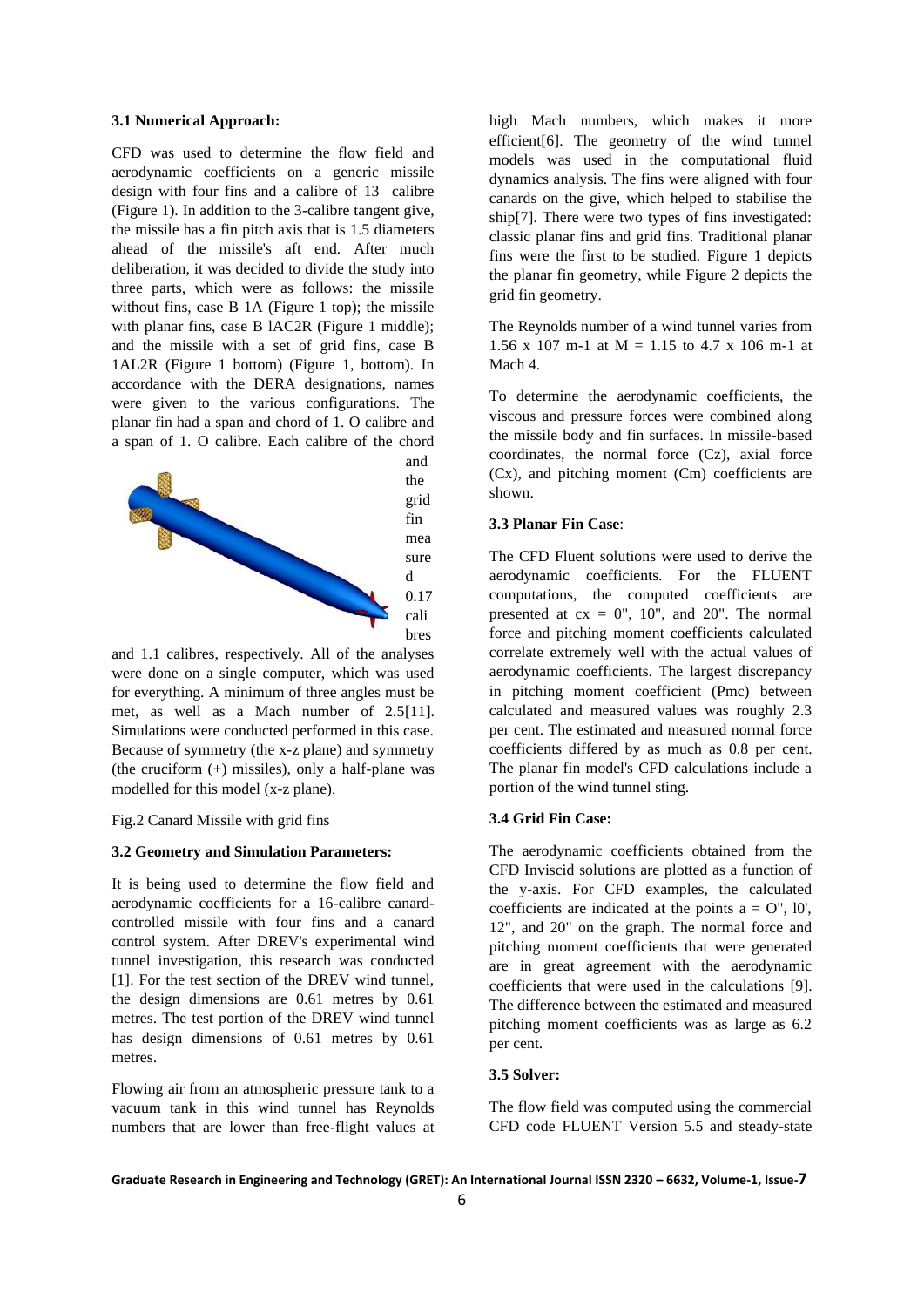computations[8]. The unstructured-mesh solver was utilised, which was implicit, compressible (coupled), and unstructured. The finite volume approach is used to solve the three-dimensional (3- D), time-dependent Reynolds Averaged Navier-Stokes (RANS) equations:

$$
\frac{\partial}{\partial t} \int_{V} \mathbf{W}dV + \oint_{V} [\mathbf{F} - \mathbf{G}] \cdot dA = \int_{V} \mathbf{H}dV, \qquad \text{Where,}
$$
\n
$$
\mathbf{W} = \begin{cases}\n\rho \\
\rho u \\
\rho v \\
\rho w\n\end{cases}, \quad \mathbf{F} = \begin{cases}\n\rho \mathbf{v} \\
\rho v u + p \mathbf{i} \\
\rho v v + p \mathbf{j} \\
\rho v w + p \mathbf{k} \\
\rho v E + p \mathbf{v}\n\end{cases}, \quad \mathbf{G} = \begin{cases}\n0 \\
\tau_{xi} \\
\tau_{zi} \\
\tau_{zi} \\
\tau_{y} v_{j} + \mathbf{q}\n\end{cases}.
$$

The aerodynamic coefficients obtained from the CFD Inviscid solutions are plotted as a function of the y-axis. For CFD examples, the calculated coefficients are indicated at the points  $a = O''$ , 10', 12", and 20" on the graph. The normal force and pitching moment coefficients that were generated are in great agreement with the aerodynamic coefficients that were used in the calculations. The difference between the estimated and measured pitching moment coefficients was as large as 6.2 per cent.

### **IV Solution Methodology:**

# **4.1 Computational Mesh and Boundary Conditions:**

Using the pre-processor in Ansys FLUENT, I was able to create geometry and an unstructured mesh. Because of the canard deflection and angle of attack, symmetry and periodicity were unable to be utilised, necessitating the creation of a complete 3- D mesh. For the meshes near the missile body and fin surfaces, the boundary layer mesh spacing was used in conjunction with the boundary layer mesh spacing. To solve the equations between the wall and the first point above the surface, two-layer zonal models were employed in conjunction with each other[10]. In order to determine the aerodynamic coefficients of the missile, it was necessary to include the combined effects of viscous and pressure forces. Using missile-based coordinate systems, it is able to see the normal (z), axial (x), and pitching moment (Cm) coefficients, among other things. The pitching moment of the

missile is calculated using the nose of the missile. The derived coefficients are compared to data from the DERA wind tunnel. The forces on the missile base were not taken into consideration while calculating the results from the DERA wind tunnel simulation. In general, the aerodynamic coefficients measured in the DREV wind tunnel were fairly similar to the estimates. There were approximately 144 cells on each of the four grid fins of the missile on each of its four sides. Figs. 3 and 4 show surface mesh representations of the tail and give regions, respectively. The grid fin case was addressed by using a combination of hexagons and tetrahedrons.

Although these values aren't ideal for estimating the grid fins' boundary layer properties, they did not affect the missile's aerodynamic coefficients.

If any tail fin surfaces are not placed extremely close to the missile's base, an appropriate approach has been identified in the situation of supersonic flow[5]. For all solid surfaces, a nonslip wall boundary condition was used.



Fig. 3 Mesh View of tail region

Þ.

Fig 4 Mesh view of the tail region

# **V. Results of Aerodynamic Coefficients: 5.1 Aerodynamic Coefficient**

When calculating the aerodynamic coefficients, it was necessary to incorporate the viscous and pressure forces throughout the surface of the missile body and fins. This section presents the coefficients of the normal force (z), axial force (x), and pitching moment (Cm) in the context of missile-based coordinates. The pitching moment of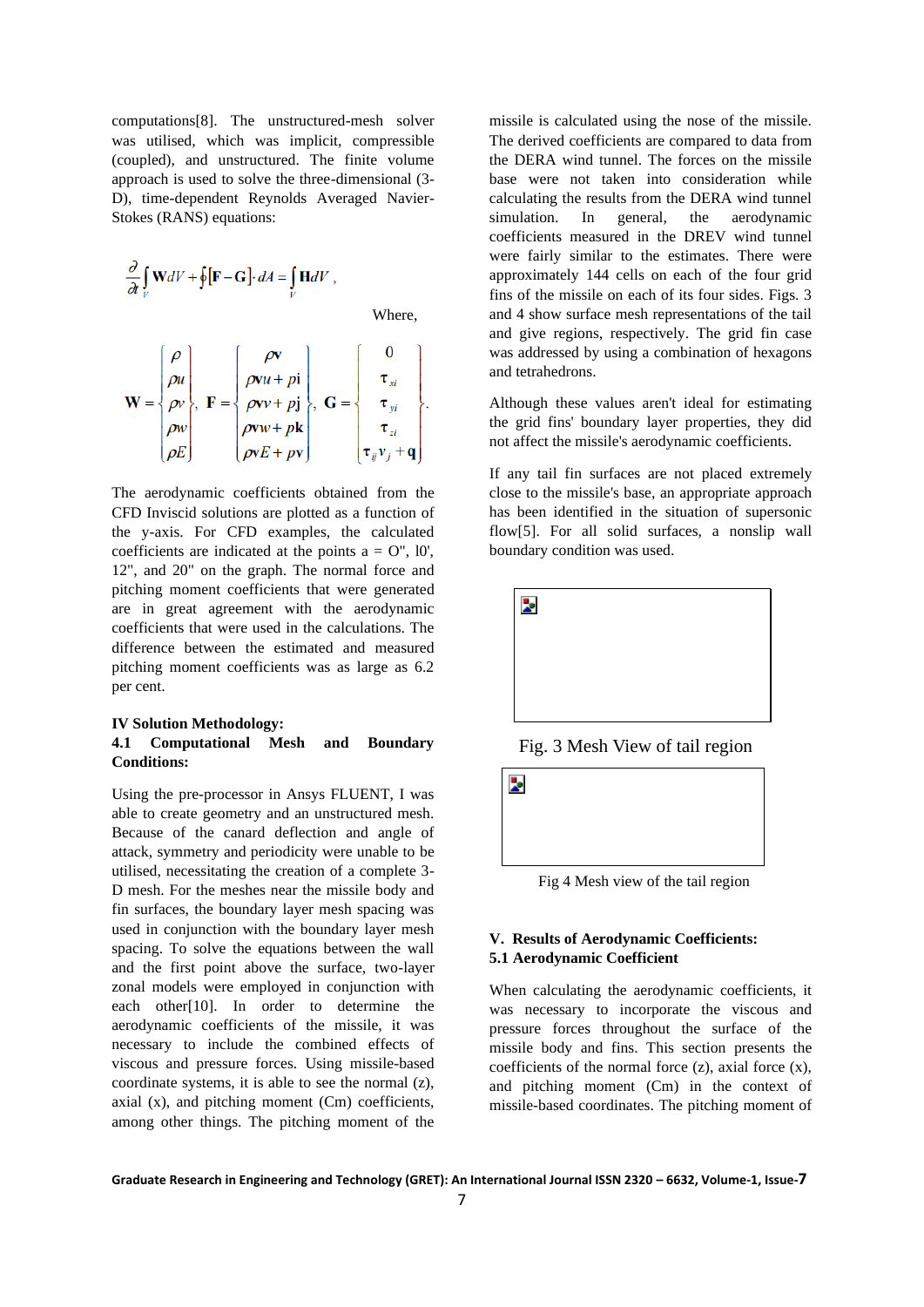the missile is described in terms of the nose of the missile.

A comparison is made between the predicted coefficients and the results of wind tunnel tests done at DERA. The forces acting on the missile's base were not taken into account in the coefficient calculation based on the DERA wind tunnel data. Every one of the computed aerodynamic coefficients was found to be in very close agreement with the experimental values obtained in the DREV wind tunnel.



Accordilrig to Flow affisid i Bhan of Fine casew field, the canard deflection had a considerable influence on the forces acting on the missile during its flight. Planar fin scenarios with  $= 10$  deg at 4 and 10 degrees are depicted in Figure 11 as the centre of pressure distribution on missile surfaces.

It was discovered that the canard trailing vortices interacted with the missile flow field, causing pressure distribution throughout the missile's body and tail fins to change.  $M = 1.5$  produces the most obvious impact, with a huge low-pressure zone on the missile's starboard side.  $M = 2.0$  produces the least noticeable effect.

#### **5.3 Forces on Fins**

It is necessary to utilise the FLUENT to compute the normal force coefficients on each of the grid fins individually. In addition, there is a wind tunnel where measurements can be taken. At the "+" configuration, while looking forward from the rear of the missile, the fins are numbered 1 through 4, with Fins 1, 3, and 4 located in the Fin 3 o'clock position and Fin 4 located in the Fin noon position, respectively. It was decided to employ simulations.

The normal force acting on the fins was accurately predicted, with a deviation of up to 11% from the actual force acted on the fins The attack angles of some fin segments will be effective negative angles, but the attack angles of other fin portions will be effective positive angles<sup>[7]</sup>.

The axial force coefficients of individual grid fins were 2–3 times greater than those of planar fins. The viscous component of the axial force of the grid fin was  $1 - 5$  times greater than the component of the axial force of the planar fin.

## **VI. CONCLUSIONS**

Using viscous computational fluid dynamics, it was possible to predict the aerodynamic coefficients and flow field surrounding a generic canardcontrolled missile configuration in supersonic flow (CFD). In order to verify this, a comparison of the computed aerodynamic coefficients with those obtained from wind tunnel testing was performed, and the results were found to be correct. The downwash and canard following vortices formed in the low-pressure zone on the starboard side of the missile are visible inflow field visualisations while the missile is travelling at low supersonic speeds, as is the canard following vortex when travelling at high supersonic speeds. In experiments, increasing the supersonic speed resulted in a considerable reduction inside force. When travelling at low supersonic speeds, grid tail fins improved the effectiveness of the canards' roll by reducing drag.

In order to do this, the grid fin is designed in a different manner than the planar fin, resulting in lower side forces and a smaller roll moment than with the planar fin.

## **References:**

- [1] Allen, J. M., and Blair, A. B., Jr., "Comparison of Analytical and Experimental Supersonic Aerodynamic Characteristics of a Forward Control Missile," Journal of Spacecraft and Rockets, Vol. 19, No. 2, 1982, pp. 155-159.
- [2] Blair, A. B., Jr., Dillon, J. L., and Watson, C. B., "Experimental Study of Tail-Span Effects on a Canard-Controlled Missile," Journal of Spacecraft and Rockets, Vol. 30, No. 5, 1993, pp. 635-640.
- [3] Blair, A. B., Jr., "Supersonic Aerodynamic Characteristics of a Maneuvering Canard Controlled Missile with Fixed and Free-Rolling Tail Fins," Society of Automotive Engineers, SAE Paper 90- 1993, Oct. 1990.
- [4] Miller, M. S., and Washington, W. D., "An Experimental Investigation of Grid Fin Drag Reduction Techniques," AIAA Paper 94-1914-CP, Jun. 1994.
- [5] James DeSpirito, Milton E. Vaughn Jr.\* and W. David Washington" CFD Investigation of Canard-Controlled Missile With Planar And Grid Fins In Supersonic Flow" AIAA Atmospheric Flight Mechanics Conference and Exhibit 5-8 August 2002, Monterey, California
- [6] Simpson, G. M., and Sadler, A. J., "Lattice Controls: A Comparison with Conventional, Planar Fins," Proceedings of the NATO RTO Applied

**Graduate Research in Engineering and Technology (GRET): An International Journal ISSN 2320 – 6632, Volume-1, Issue-7**